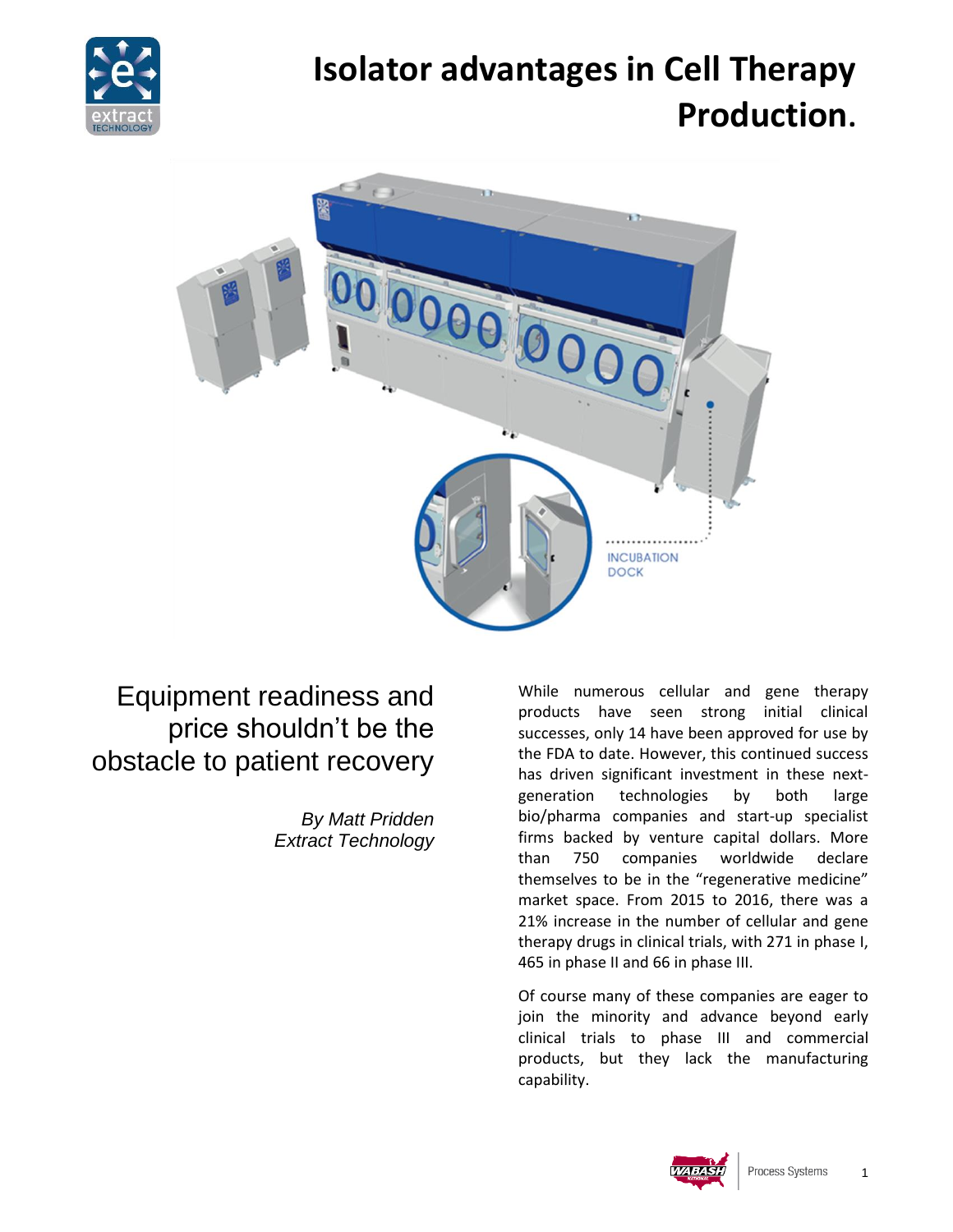

There is a significant need for equipment manufacturing partners with the specialised expertise necessary to innovate and implement novel manufacturing solutions that will help accelerate the commercialisation of these advanced treatments that have tremendous potential to improve patient lives.

## **Introduction**

Cell and gene therapies are currently produced in fixed facilities that require a significant upfront investment. Modular concepts offer an opportunity to shift from these large, fixed assets to networks of smaller, standardized manufacturing systems where smaller processes require higher segregation and containment.

Standardisation of the manufacturing systems provides the customer with an opportunity to accelerate the delivery of therapies to the market and to improve product quality and patient safety.

The responsiveness of supply chains needs to have the flexibility and standardisation to add additional capacity as well as being suitable for the development of new products. Ultimately, the approach can further the miniaturisation of processes to enable the delivery of personalised medicine at the bedside of a patient.

Modular concepts offer a potential solution to these problems, as well as opportunities to

enable new types of therapies. By using standardised, modular designs for manufacturing isolators, companies have the potential to accelerate drug development and launch; defer decision-making on adding capacity until later in a product lifecycle when there is more certainty about clinical trial success and market projections; and enable the rapid addition of capacity by 'scaling out' to respond to changes in market demand without disrupting existing operations.

## **Creating the right environment**

Bio-decontamination and air cleanliness



As with all aseptic systems that deal with an open process, a Grade A environment must be attainable as defined by EU GMP Annex 1 (ISO 5 as ISO 14644-1). This will include laminar flow across the operational process.

The formal cleanroom testing for classification should be done as per EN ISO 14644-1 standard and for pharmaceutical processes an environmental monitoring of operational process per EU GMP Annex 1. Comparison Annex 1 to EN ISO 14644-1 is given in Table 1. The earlier standard FED STD 209E is also given for reference.

| Class            | Maximum particles/m <sup>3</sup> <sup>a</sup> |               |               |               |             |                | <b>EU GMP</b>        | <b>FED STD</b>          |
|------------------|-----------------------------------------------|---------------|---------------|---------------|-------------|----------------|----------------------|-------------------------|
|                  | $\geq 0.1 \mu m$                              | $\geq 0.2$ um | $\geq 0.3$ um | $\geq 0.5$ µm | $\geq 1$ µm | $\geq 5 \mu m$ | Annex 1<br>(at rest) | 209E<br>equivale<br>nt  |
| ISO <sub>4</sub> | 10,000                                        | 2,370         | 1,020         | 352           | 83          |                |                      | Class 10                |
| ISO <sub>5</sub> | 100,000                                       | 23,700        | 10,200        | 3,520         | 832         |                | A(B)                 | Class 100               |
| ISO <sub>6</sub> | 1,000,000                                     | 237,000       | 102,000       | 35,200        | 8,320       | 293            |                      | Class<br>1,000          |
| ISO <sub>7</sub> |                                               |               |               | 352,000       | 83,200      | 2,930          | C                    | Class<br>10,000         |
| ISO <sub>8</sub> |                                               |               |               | 3,520,000     | 832,000     | 29,300         | D                    | <b>Class</b><br>100,000 |

.

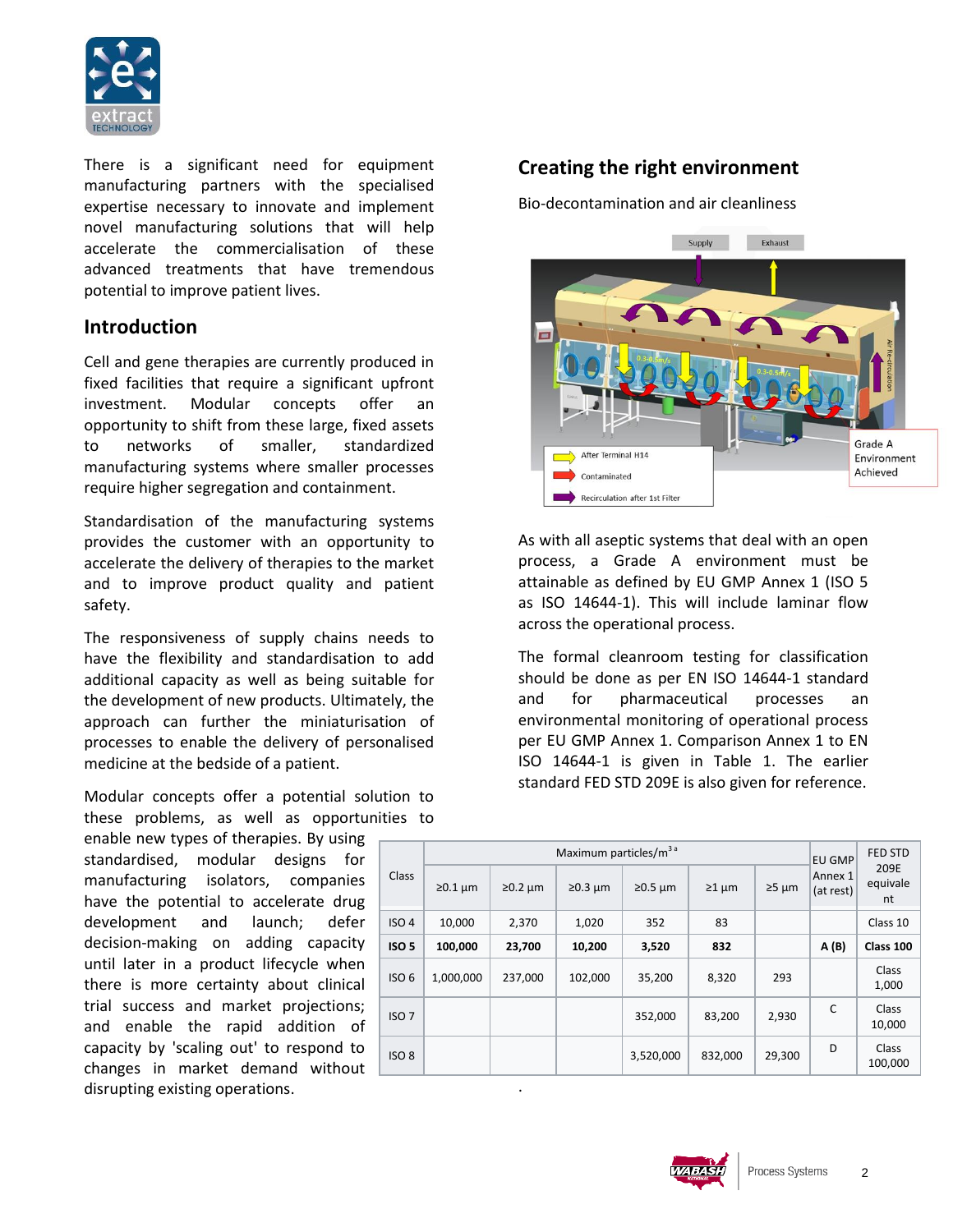

Each chamber is positively pressurised relative to the room and the ante chambers to ensure no viable particles are transferred into the aseptic chamber following de-contamination.

Both viable and non-viable particle counting methods should be employed close to the process in order to continually monitor the environment conditions ensuring repeatability in all steps.

Before work can start each chamber is biodecontaminated using VPHP (vapour-phase hydrogen peroxide) utilising an integrated gas generator. Hydrogen peroxide (H2O2) is recognized by the FDA and other regulatory agencies as a means of surface biodecontamination.

#### **Antiseptics and Disinfectants: Activity, Action and Resistance**

*Gerald McDonnell and A. Denver Russell – Peroxygens - Hydrogen peroxide.*

Hydrogen peroxide (H2O2) is a widely used biocide for disinfection, sterilization and antisepsis. H2O2 is considered environmentally friendly because it can rapidly degrade into the innocuous products water and oxygen.

H2O2 demonstrates broad-spectrum efficacy against viruses, bacteria, yeasts and bacterial spores. Higher concentrations of H2O2 (10% to 30%) and longer contact times are required for sporicidal activity, although this activity is significantly increased in the gaseous phase.

This means that a Grade A isolator can be positioned into a lower grade cleanroom compared to a traditional LAF bench (i.e., Grade D/ISO 8) with the need of graded step increases and additional gowning procedures not required, saving time and cost.



## **Cleanroom V's Isolator** *and their Annual Costs*

**Grade A Cleanroom Gradual Stepped Airlock Grades**

**Grade A Isolator in a Grade C/D Cleanroom** 

#### **Start-up Costs €450,000 €350,000**

3.5m x 6m Cleanroom 3m x 3m Changing Room Laminar Flow Hood

M-CTI with integrated incubator starter package

#### **Direct Annual Operating Expenses €63,850 €16,870**

• Gowning Paraphernalia • Sleeves, gloves

● Filter Integrity testing (6mothly)

Gowning Paraphernalia ● Filter Integrity testing (6 monthly)

● Energy Usage ● Energy Usage

### **Annual Operating Expenses (Indirect**) **? ?**

Greater risk of cross contamination

Lower risk of cross contamination with contained Biodecontamination gassing

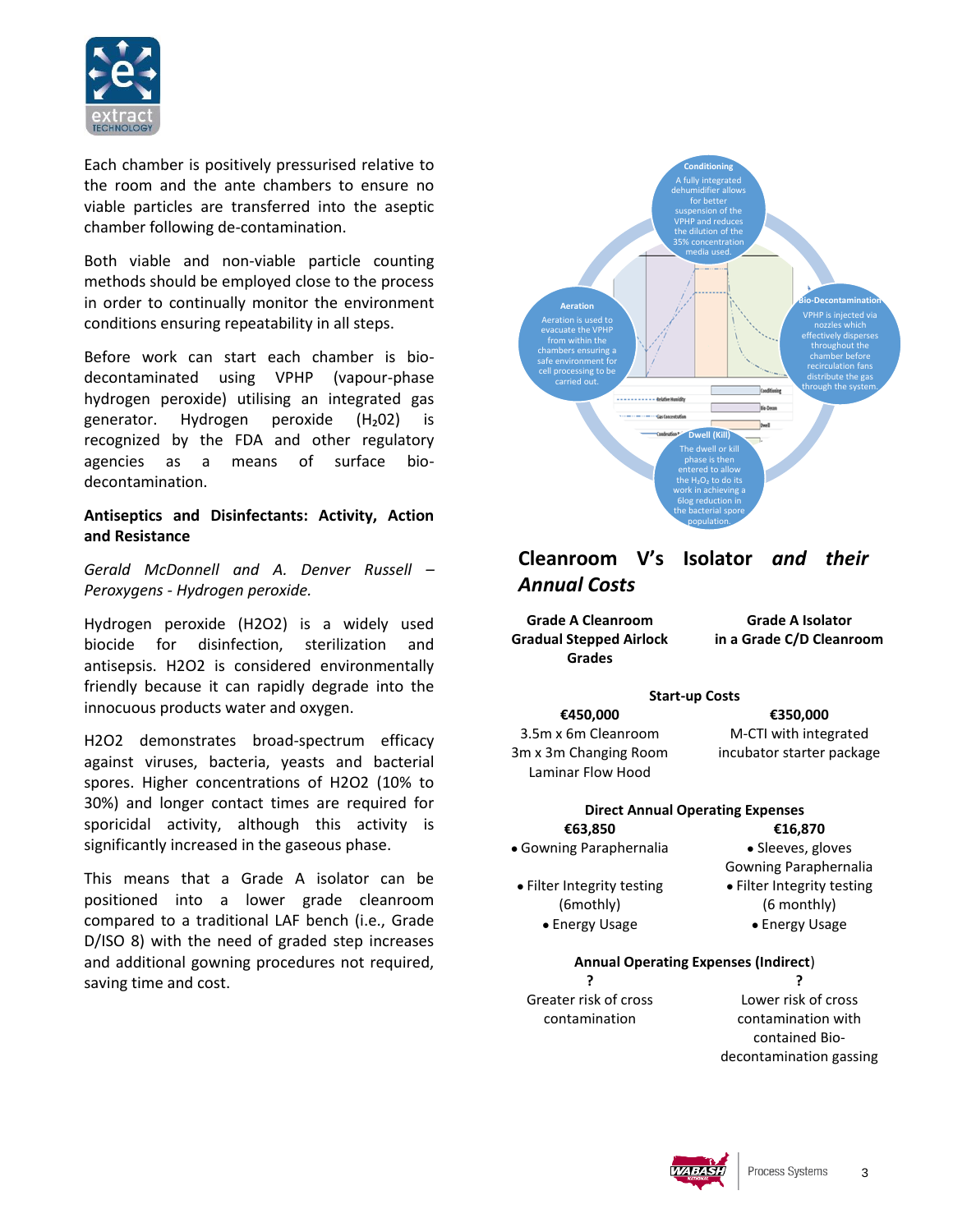

There are several distinct advantages in using an isolator over a cleanroom

The utilisation of isolator technology is to minimise human intervention in processing areas resulting in a significant decrease in risk of microbiology contamination from the environment within the aseptically manufactured products. The air classification required for the background environment depends on the design of the isolator and its application. It should be controlled and for aseptic processing it should be at least Grade D/ISO 8.

Main advantages of Cell Therapy Isolator compared to traditional Cleanroom operation:

- Multiple chamber arrangements providing defined barriers between process steps, enhancing aseptic performance and process separation (dedicated chambers)
- cGMP compliant design
- Increased sterility by reducing contamination risks (increased patient safety)
- Smaller operational space but with highly controlled material flow
- Reduced human interventions
- **Physical barrier and positive differential** pressure cascade
- Hydrogen peroxide decontamination
- **Full process equipment integration within** grade A / ISO 5 environment
- Full gowning not required

One advantage in processing cells within a cleanroom environment is the space to include a variety of the required processing equipment, such as microscopes, fridges, centrifuges and CO<sub>2</sub> incubators.

The move from cleanrooms into isolator technology also means integrating this equipment without breaking the advantage of sterility with the processing chambers.



With some of the equipment this is fairly simple, such as the microscope. Traditional microscope eye pieces are no longer possible due to the physical barrier design of an isolator. Advanced optical cameras are linked to software loaded onto a PC, and managing cables for power and data transfer in and out of isolator chambers has been done successfully for years.



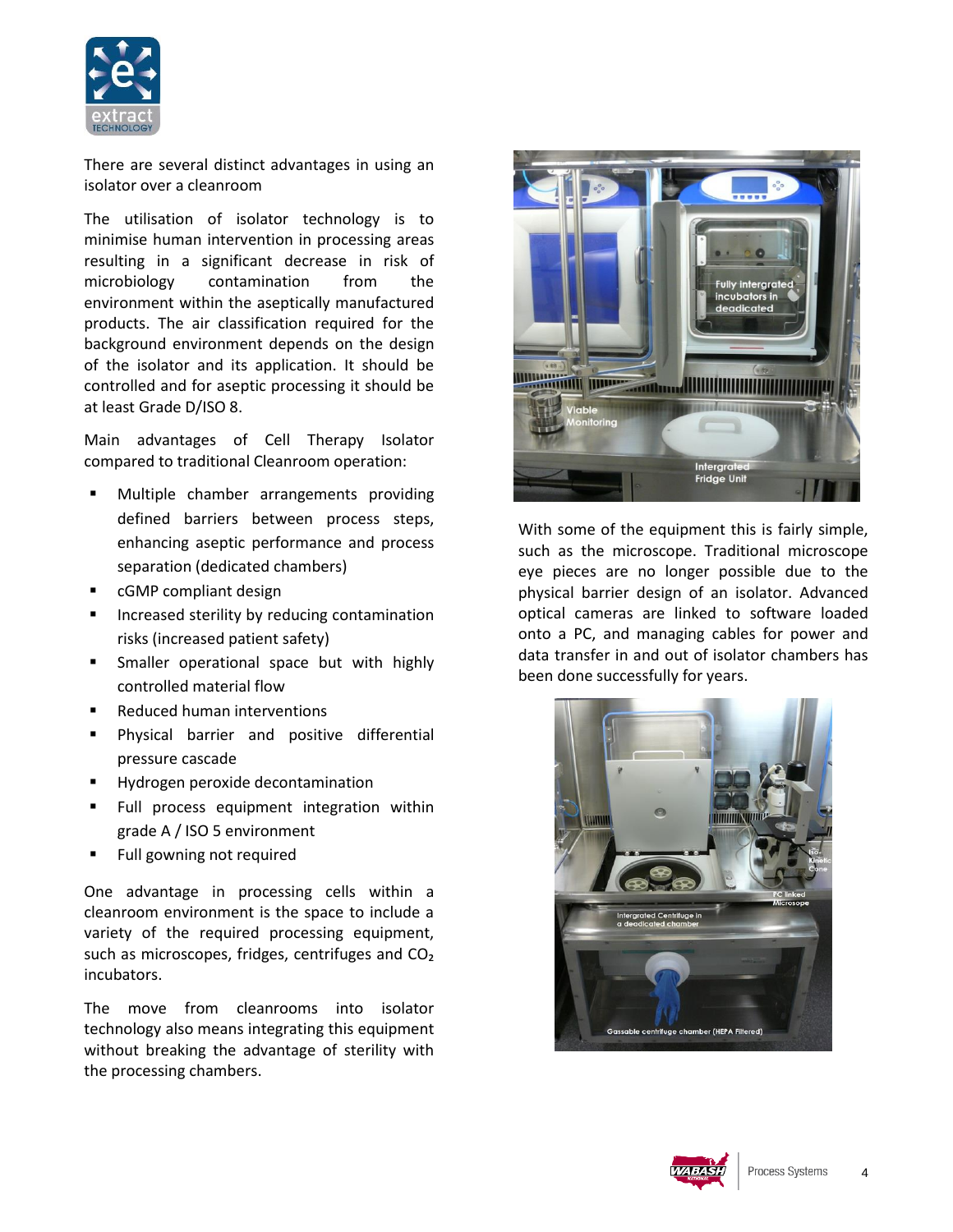

Managing larger equipment, such as the centrifuge and incubators, presents its own set of unique challenges. How do we ensure that integrated equipment will not compromise the sterility of the isolator chambers? The solution is to integrate the equipment within dedicated chambers and gas these independently, thus managing the aseptic boundary.

The ability to integrate the process specific equipment and offer a standard off-the-shelf solution was the driving force in the development of the Modular Cell Therapy Isolator solution.

This approach to managing the requirements and budgets of customers is essential in designing standard offerings compared to the bespoke route.

Having dedicated chambers for different processes would equate to a picking list, empowering the client to select the best combination of options to suit their requirements.

## **Previous Isolator limitations and technology advances**

#### **The Challenge**

While there are several advantages for isolator technology over cleanrooms, one of the limitations is the number of essential pieces of equipment required for the process.



Take Incubators, for example.

With one incubator being utilised for each patient, integrating an increasing number to cope with demand becomes impractical.

#### **Overcoming this challenge**

Remote incubator pods seemed like the obvious solution and we looked at several methods to achieve this without compromising the integrity of the incubators or the aseptic boundary created with the process chambers.

Our advanced systems research and development team came up with the solution: Remote incubation pods powered local to their storage area, ready for transport to the processing chamber. The critical environment kept within the tight, required tolerances then docked to the Modular Cell Therapy Isolator (M-CTI) via an aseptic docking system (ADS).



The incubator spigot docks into the ADS via a simple and robust male into female connection. This connection is made gas tight with an inflatable seal -- a system tested through many years of application by Extract Technology.

This forms a cavity between the decontaminated environments of the incubator and the M-CTI chambers.